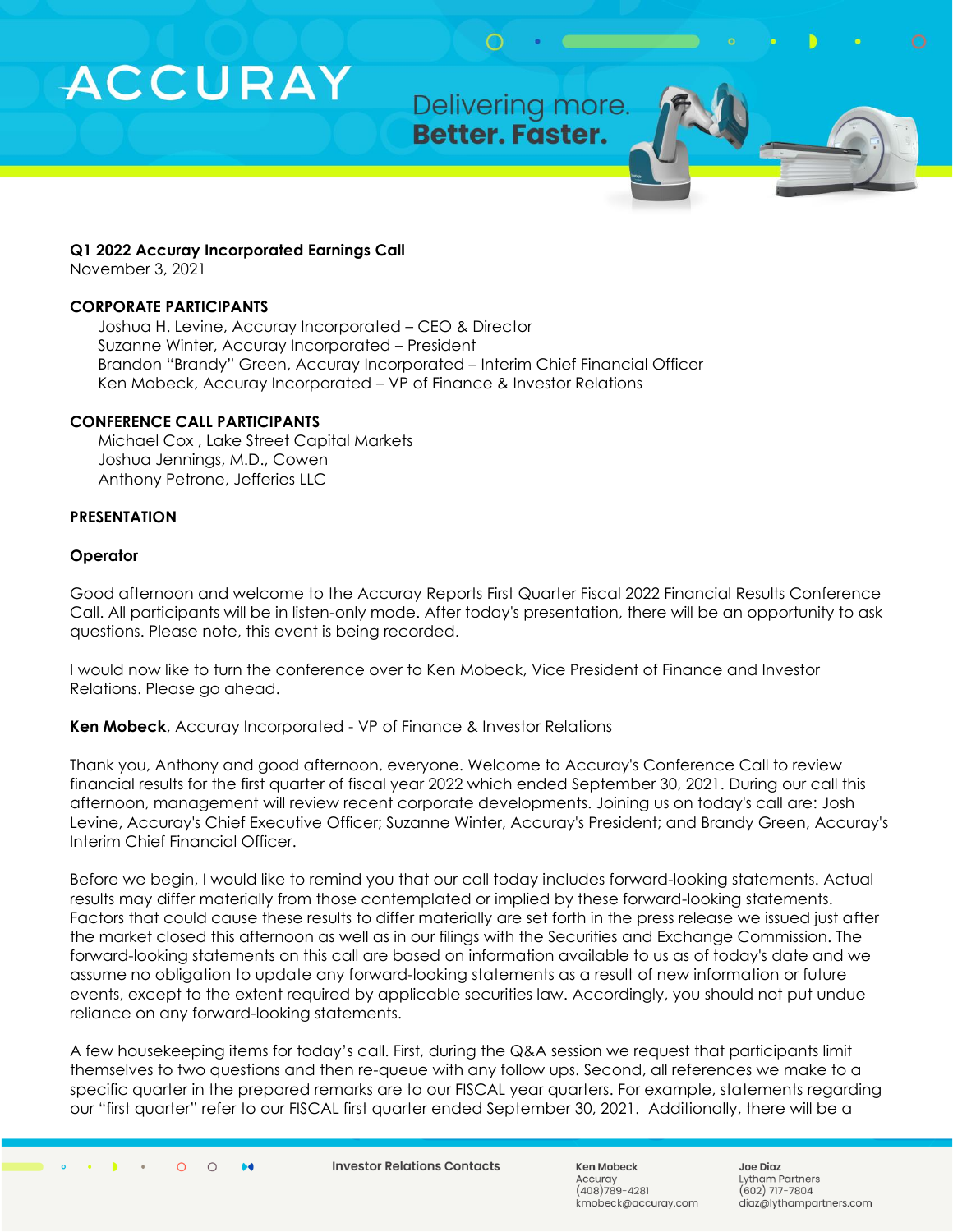Delivering more. **Better. Faster.** 

supplemental slide deck to accompany this call, which can be accessed by going directly to Accuray's investor page at investors.accuray.com.

With that, let me turn the call over to Accuray's Chief Executive Officer, Josh Levine. Josh?

**Joshua H. Levine**, Accuray Incorporated – Chief Executive Officer

Thanks Ken, and thanks to everyone joining us on today's call. I'm joined today by Suzanne Winter, our President and Brandy Green, our interim CFO.

By any measure, Accuray had a very strong fiscal first quarter. Our performance reflects the visible impact of the investments in innovation we have made to our product portfolio, how those new technologies are being received by customers across the world and a laser like focus on commercial execution, ALL of which are driving accelerated revenue growth in our business.

Revenue for the quarter came in at \$107.4 million, which translates to 26% year-over-year growth, and represents the largest fiscal first quarter revenue number the Company has ever recorded. Gross order volume for the quarter was \$70 million which translated to 39% year-over-year growth. While Suzanne will provide more details regarding regional contributions during her prepared remarks, I can confirm that the strength in orders and revenue results were reflected across ALL of Accuray's operating regions. Underpinning this strength is the impact of our latest Radixact technology upgrades. ClearRT™, our helical kVCT imaging platform and Synchrony®, our real time motion tracking and beam delivery adaptation capability. We have seen significant customer interest in both of these technology additions and very strong attachment rates for both, with new Radixact orders as well as upgrade activity for installed base systems. The cadence of our new technology innovations is continuing to drive both current, and we believe, future growth in our business.

We continued to see strong contribution from our China JV during Q1. China gross order volume for fiscal year Q1 was \$16.3M representing 139% growth versus prior year and we generated revenue of \$25.5M which represented YOY growth of 732%. Additionally, we continue to make good progress on our Tianjin produced Type B product and are on track to launch a phased market introduction in the summer of calendar year 2022 with subsequent shipments expected pending regulatory clearance by the end of that year. We continued to see strong contribution from our China JV during Q1. China gross order volume for fiscal year Q1 was \$16.3M representing 139% growth versus prior year and we generated revenue of \$25.5M which represented year-over-year growth of 732%. Additionally, we continue to make good progress on our Tianjin produced Type B product and are on track to launch a phased market introduction in the summer of calendar year 2022 with subsequent shipments expected pending regulatory clearance by the end of that year.

Last week, we participated in the ASTRO Conference in Chicago. This was the first in-person opportunity to interact with the US Radiation Oncology community in 24 months. Accuray had a very strong customer turn out at the meeting as well as strong interest and participation at our Investor Event.

As we shared in our ASTRO Investor Day presentation, we are excited about the momentum and progress we see occurring with our business today as well as the long-term growth opportunities we have in front of us. We are launching important technology upgrades across both of our platforms that are designed to

 $\circ$  $\circ$  64

**Investor Relations Contacts** 

Ken Mobeck Accurav  $(408)789 - 4281$ kmobeck@accuray.com Joe Diaz Lytham Partners  $(602)$  717-7804 diaz@lythampartners.com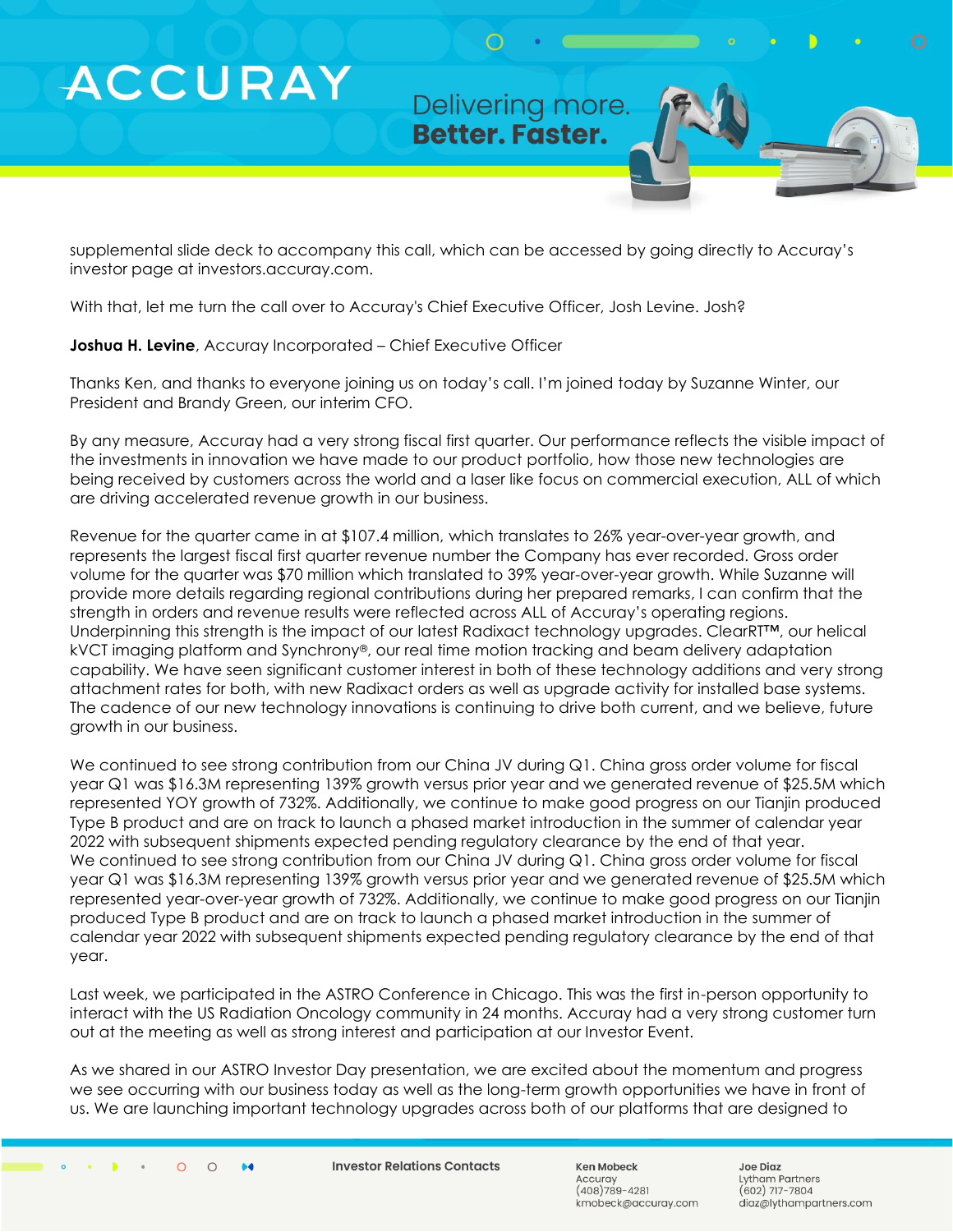Delivering more. Better. Faster.

further enhance CURRENT treatment capabilities in delivering hypo and ultra-hypofractionated SRS and SBRT more effectively, safely, and efficiently.

And now I'll turn the call over to Suzanne Winter for some more details on commercial highlights during the quarter.

## **Suzanne Winter**, Accuray Incorporated – President

Thank you, Josh. We are very pleased with our first quarter performance with 32 new system orders and with all 4 Regions executing extremely well. The Americas region led the growth with greater than 200% growth in order volume driven by strong customer demand for ClearRT and Synchrony as differentiating technologies that will allow them to provide ultra-hypofractionated SBRT and IMRT treatments for their patients and compete effectively within the new RO-APM reimbursement environment. Our results give us confidence of two things one, that we are beginning to see market recovery in capital equipment budget spend with some pent-up demand from US reflected in Q1 results and two, the positive impact of commercial initiatives we are driving in this important region.

In the EIMEA region, highlights include a 7-system Radixact win from our distribution partner in Turkey which is building an oncology network which will strengthen our market position in this sub-region and expand access to new markets leveraging Radixact helical delivery platform as a differentiated capability compared to conventional C-arm radiation therapy systems. Japan continued to deliver orders growth with 28% YOY growth within the quarter with key competitive wins at Shinshu and Nagoya University. Finally, our APAC region orders grew 67% YOY driven primarily by outstanding commercial execution in China with 8 new systems including 3 Type A and 5 Type B. Outside of China, we won a second trade in trade up to Radixact at the Royal Brisbane Women's Hospital which will become a strong reference site in ANZ sub-region.

We expect Q1 order growth to significantly outpace global market growth and will result in market share gain, especially in the US market. Our new product introductions drove the momentum with 15 new ClearRT orders bringing the cumulative orders to 59 since we began market launch less than a year ago. Approximately 50% of new Radixact system orders purchased ClearRT as an option on new systems as well. Additionally, our commercial focus on upgrading our aged installed base to the latest performance capabilities is showing results with 54% of developed market orders and 60% of US orders being comprised of trade-in trade-up orders of our existing installed base.

As you heard from Josh, revenue growth for the quarter was outstanding with strong performances from the US and China reflecting some pent up demand which demonstrates that our customers are prioritizing radiation therapy equipment installations. Shipments to China included 9 Type A systems including a CyberKnife® for Beijing Union Medical College and another at Beijing Hospital, both premier institutions highly connected to the China MOH and serving the senior government. We believe these strategic Type A customer installations will help Accuray to continue to drive our solid brand and technology awareness in the China market.

Other key highlights for the quarter included a very successful exhibition at both US and European radiation oncology conferences where we highlighted our latest product innovations. In addition to ClearRT and Synchrony for Radixact, we received 510(k) approval for VOLO™ Ultra, the latest Accuray product enhancement for Radixact's Precision® treatment planning system. VOLO Ultra translates VOLO technology

 $\circ$  $\circ$   $\bullet\bullet$ 

**Investor Relations Contacts** 

Ken Mobeck Accurav  $(408)789 - 4281$ kmobeck@accuray.com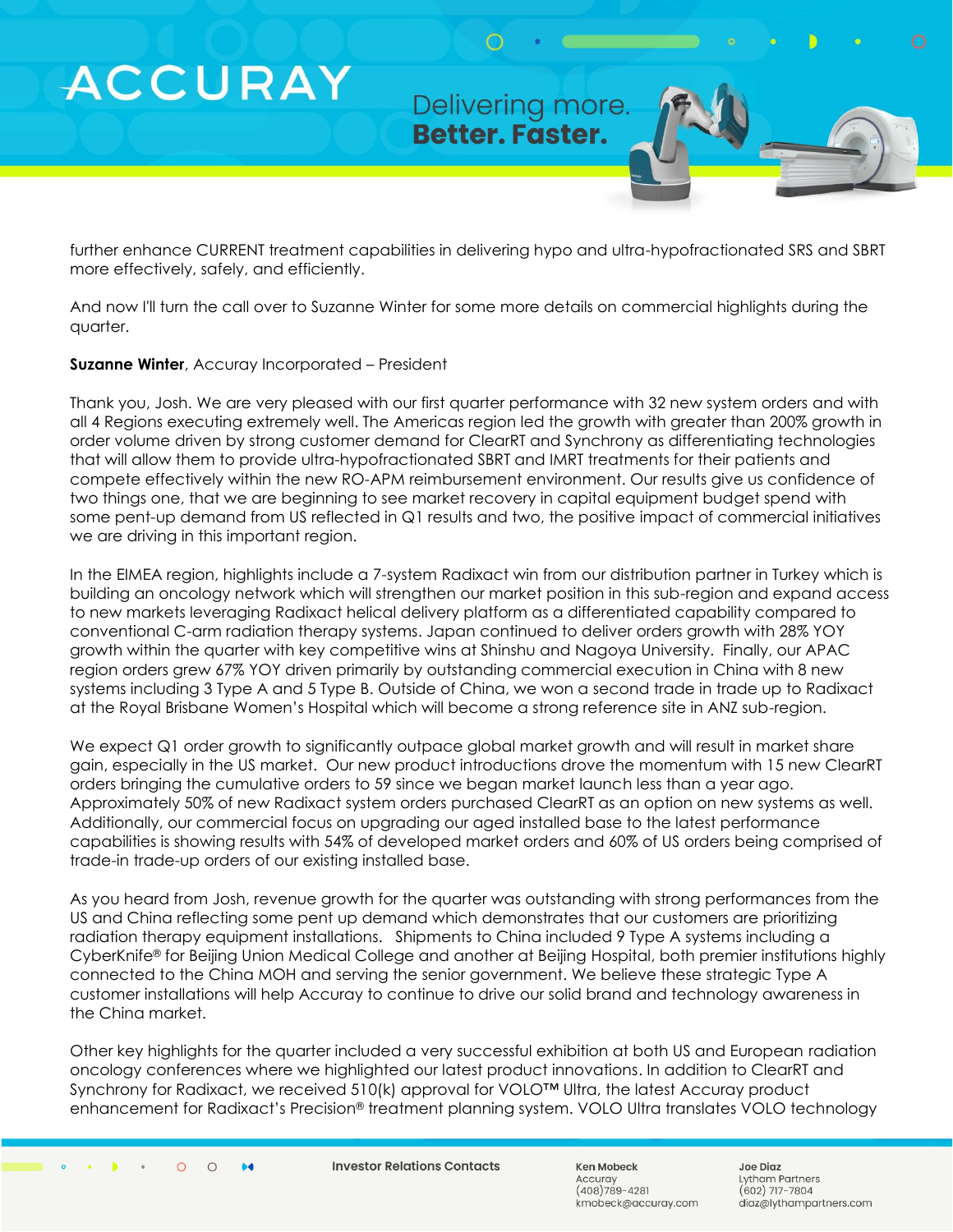Delivering more. **Better. Faster.** 

introduced for the CyberKnife platform to Radixact and increases the speed, ease of use and quality of treatment planning for the Radixact allowing for treatment times of less than 15 minutes and positioning it as a superior workhorse solution within a department. For the CyberKnife, in partnership with RaySearch, we introduced the RayStation for the CyberKnife radiosurgery platform allowing seamless integration within the radiation oncology department and full connectivity across multiple vendor radiation therapy and OIS systems.

Also breaking clinical news from the ESTRO scientific sessions was the 2-year follow up data from the PACE-B trial. PACE-B is a large, multicenter, international trial of patients who have localized prostate cancer. At ESTRO, Dr Alison Tree from Royal Marsden Hospital in London reported on the long-term outcomes of patients treated after 2 years, a timeframe where side effects may occur. Dr. Tree reported that patients treated on CyberKnife experienced more than 2 times LESS urinary side effects than those treated on a conventional linac systems. This important randomized controlled study supports the differentiation of Accuray technology from competitive radiation therapy platforms and underscores the clinical value of proprietary, Accuray capabilities like Synchrony, 4D tumor tracking and adaptive delivery. This Accuray only technology provides the precision that is critical to provide ultra-hypofractionated SBRT treatments so that patients have the best potential for improved outcomes AND quality of life. As we discussed during our Investor Day presentation, the clinical use of ultra-hypofractionated treatments is expected to rapidly grow and randomized studies like PACE-B demonstrate that Accuray's unique high precision technology is differentiated from conventional radiation therapy platforms and positions us to benefit greatly from this growing clinical trend.

In summary, an outstanding start for the organization in Q1 as we execute on our long-term growth strategy, combined with positive signs of improved global capital equipment recovery and an outstanding reception to our new product introductions which are driving customer interest in Accuray technology.

Now I would like to turn the call over to Brandy for her review of the financial details. Brandy?

## **Brandon Green**, Interim Chief Financial Officer

Thank you, Suzanne, and good afternoon, everyone. We started off FY22 with a strong financial quarter. Today I will focus on some of those highlights. As noted, gross orders for the first quarter were \$70.0 million dollars, up 39 percent over the prior year period.

From a product mix perspective, the TomoTherapy® platform accounted for approximately 64 percent of gross orders for the quarter and CyberKnife accounted for the remaining 36 percent as compared to historical averages of approximately 60 percent TomoTherapy and 40 percent CyberKnife.

During the first quarter, we had approximately \$2.9 million dollars of net cancellations. And we ended our first quarter with backlog of \$602.9 million dollars, an increase of 1 percent from September 30, 2020.

Now turning to our income statement.

Total revenue for the first quarter was \$107.4 million dollars, up 26 percent compared to the prior year, led by strong year over year growth in Americas and China.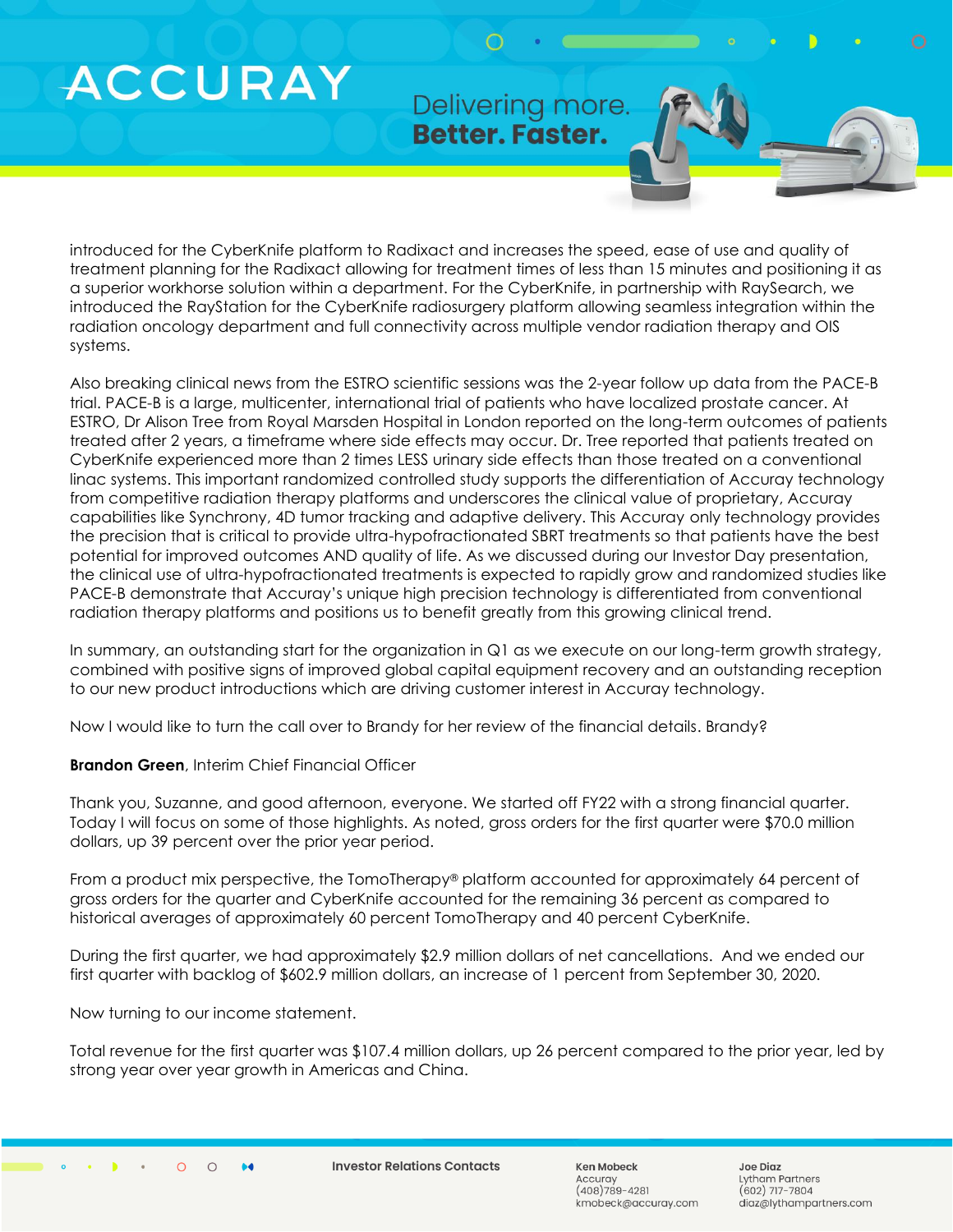Delivering more. **Better. Faster.** 

Product revenue for the quarter was \$52.8 million dollars, an increase of 69 percent compared to the prior year.

From a product mix perspective, CyberKnife accounted for approximately 47 percent of the revenue unit volume in the quarter, while the TomoTherapy platform accounted for the remaining 53 percent. As a reminder, the mix between CyberKnife and TomoTherapy varies from quarter to quarter. However, historically on an annual basis, our product revenue mix has been approximately 30 percent CyberKnife and 70 percent TomoTherapy for the past several fiscal years.

Service revenue for quarter was \$54.7 million dollars, up 1 percent compared to the prior year.

Turning now to gross margin. Overall gross margin for the first quarter was 36.8 percent compared to 41.5 percent in the prior year.

Product gross margin for the quarter was 40.3 percent compared to 41.1 percent in the prior year. At the end of the quarter, per our JV accounting requirements, we deferred product gross margin on 2 systems sold to our China joint venture that have not YET been transacted through to the end customers. Excluding the timing difference on these 2 systems our product gross margin for the quarter would have been 43.5 percent.

Service gross margin for the quarter was 33.4 percent, compared to 41.7 percent in the prior year. There were two primary drivers for the lower-than-planned service margin for the quarter. First, parts consumption and operational costs were higher than normal primarily related to increased system upgrades and travel from increased interest in our latest products. Second, we have experienced increased parts costs and logistical delays with our after-market supply chain due to the effects of the pandemic. Excluding the impact of these challenges, we estimate that our service gross margin for the first quarter would have been approximately 36.5 percent, which is consistent with pre pandemic levels.

Moving down the income statement, operating expenses for the quarter were 37.1 million dollars, an increase of 7.2 million dollars or 24 percent from the prior year. The year-over-year increase in operating expenses was primarily due to the reinstatement of certain actions that were taken to preserve cash in response to the pandemic, including travel, marketing events, and compensation costs, which were reinstated back to near historical levels. We also experienced an increase in commission costs associated with increased revenue.

Operating income for the quarter was \$2.4 million dollars compared to \$5.5 million dollars in the prior year.

The operating impact of the China JV for the quarter was a loss of \$0.3 million dollars. As a reminder, this item is being reported on our income statement as a single line item called, "Gain/loss on Equity Investment" right below our operating income line.

Adjusted EBITDA for the quarter was \$5.4 million dollars as compared to \$9.0 million dollars in the prior year period. On a trailing twelve-month basis, we have generated \$34.3 million dollars in adjusted EBITDA. The reconciliation between GAAP net income and Adjusted EBITDA are described in our earnings release issued today.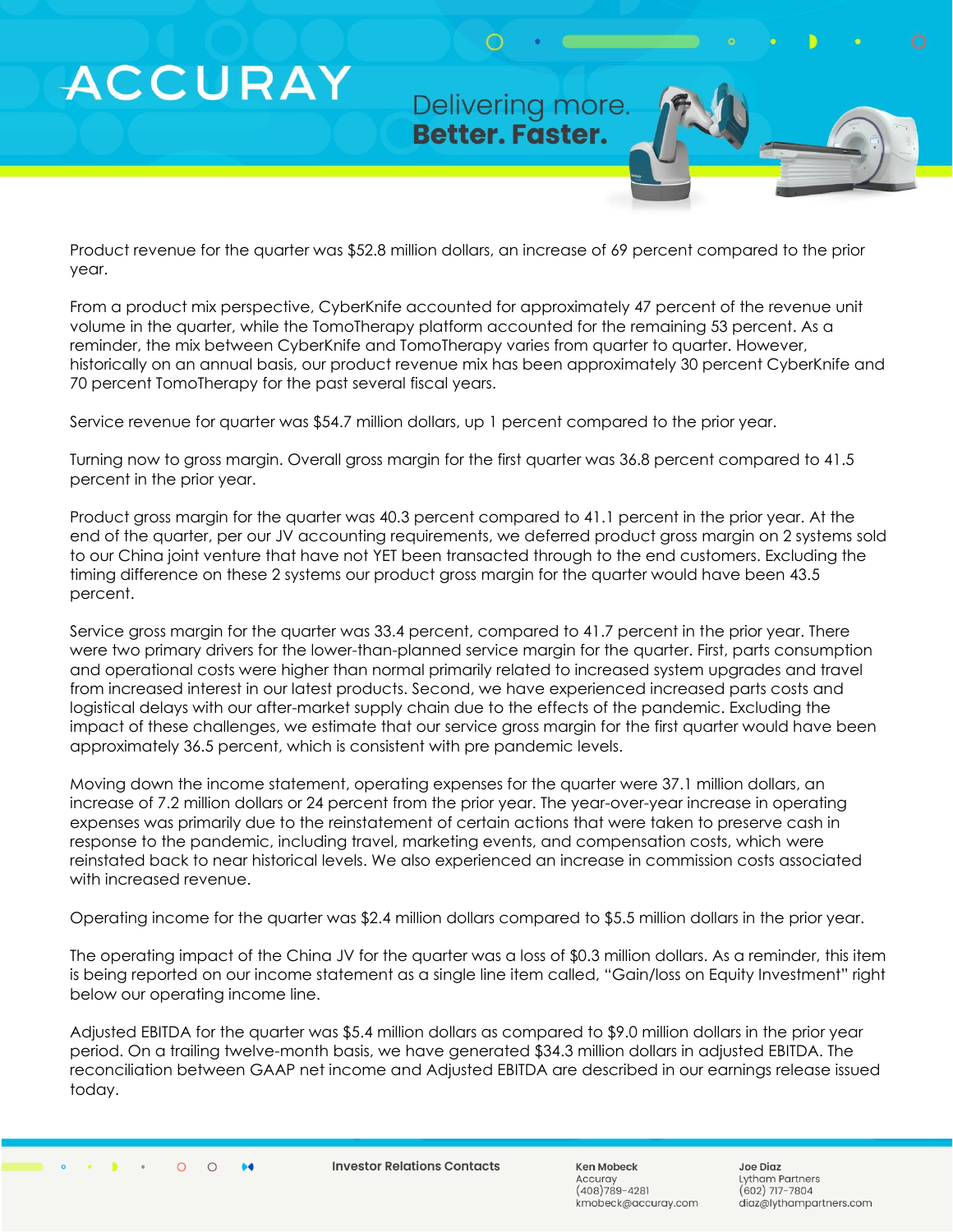Delivering more. **Better. Faster.** 

We ended the quarter with \$105 million dollars of cash and short-term restricted cash. The decrease in cash from the prior quarter was primarily driven by the payout of employee bonuses earned in the prior fiscal year plus procurement of inventory in anticipation of fulfilling customer orders for the remainder of this fiscal year, both of which are seasonal in nature. Additionally, we paid \$1 million dollars on our term loan.

In Q1, we early adopted ASU 2020-06, "Debt with Conversion and Other Options", reclassifying the cash conversion option of our Convertible notes issued in Q4 FY21 of \$24.8 million dollars from Equity to Long Term Debt. The underlying value of the convertible notes has remained unchanged from Q4 FY21 when we exchanged most of our convertible notes due 2022 for convertible notes due 2026. The early adoption of this Accounting Standards Update will reduce the accretion of debt discount on the convertible notes into our net income.

And with that, I'd like to hand the call back to Josh for an update on our fiscal 2022 financial outlook. Josh?

# **Joshua H. Levine**, Accuray Incorporated – Chief Executive Officer

Thanks, Brandy. Relative to financial guidance in FY22, we continue to believe our addressable market for global radiotherapy equipment and treatment planning will grow at approximately 4% in FY22. While some uncertainty related to the Covid recovery remains, we believe that we CAN and WILL exceed market growth rates. Additionally, we are expecting revenue to be more balanced between our fiscal halves with increasing contributions from both China and the US due to stronger end of calendar year performance. As such, as previously announced in our preliminary results for the first quarter of fiscal 2022, we are updating our expected revenue guidance to the \$420-\$427 million range with the midpoint of that range representing 7% year on year growth versus FY21. For FY22 adjusted EBITDA, our expected range is \$33-\$35M. We continue to believe that our FY19 adjusted EBITDA finish of \$23.7M is the best comparison to our forward guidance, as it represents the last FULL pre-Covid year end adjusted EBITDA reference point. As you are aware, we have had the last two fiscal cycles impacted by COVID related spending cuts and aggressive cash preservation actions that made comparability against fiscal 2021 unusually challenging, especially related to adjusted EBITDA. We continue to demonstrate material improvements in operating leverage created over the past two fiscal cycles mainly within SG&A allowing us to increase our planned R&D spend in FY22 focused on accelerating top line revenue growth.

And with that, operator, we're ready to open the line for questions.

# **QUESTION AND ANSWER SECTION**

## **Operator**

Our first question comes from Brooks O'Neil with Lake Street Capital Markets. You may go ahead.

**Question - Michael Cox**: Hi. This is Michael Cox filling in for Brooks O'Neil. My first question, I'm hoping that you can provide some details on where you think hospital systems are in terms of preparedness for the new RO-APM reimbursement models.

**Answer – Joshua H. Levine**: Mike, can I ask you to restate that, please? I didn't hear the whole question.

**Investor Relations Contacts** 

Ken Mobeck Accurav  $(408)789 - 4281$ kmobeck@accuray.com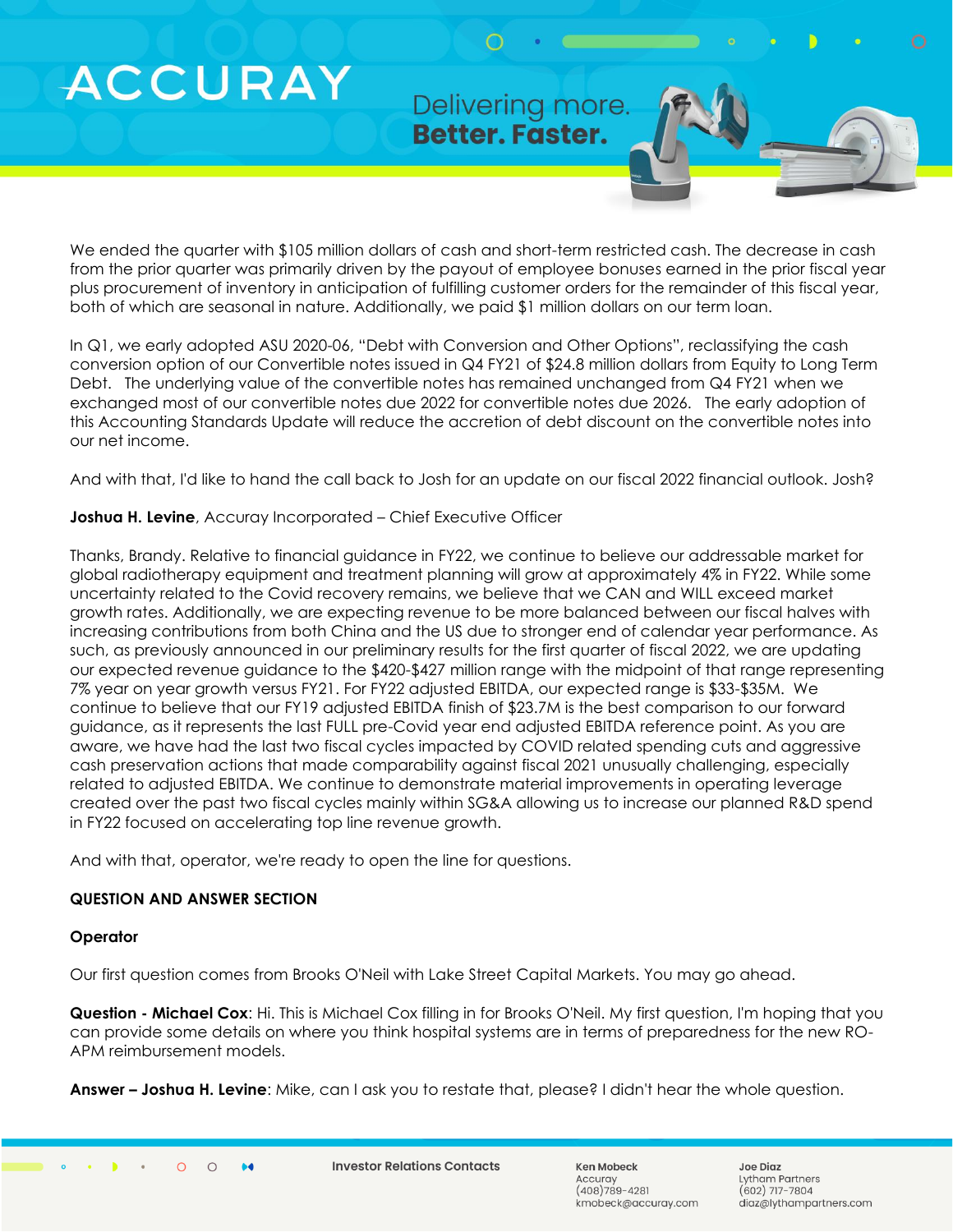Delivering more. **Better. Faster.** 

**Question - Michael Cox**: Yes. I'm hoping that you can provide some details on where you think hospital systems are in terms of preparedness for the new RO-APM reimbursement model.

**Answer – Joshua H. Levine**: I think, quite frankly, it varies across the board. I think that there are some institutions that have been more rapid in embracing hypo and ultra-hypofractionation. They're larger utilizers from a product technology and mix case mix standpoint of SBRT in general. I think they by nature or by kind of, their more proactive approach are probably better prepared in the current environment for what's coming in January of 2022. I think there are others that are probably not as prepared. And as you might imagine, those represent really ideal targets for us to be telling our story about why the Accuray product lineup is really, really uniquely positioned to be able to assist in this transition to the RO-APM.

**Question - Michael Cox**: Thank you. And an additional question is with the current labor market has Accuray been impacted with any worker shortages at all?

**Answer – Joshua H. Levine**: No, not from an operational standpoint. Again, the headwinds that people see now related to labor challenges and supply chain, etc. We're cognizant of that. We have not really had significant problems in those areas. We continue to execute well, both Suzanne and I have terrific faith in our operations team. And so no, we really haven't seen anything, Mike that that gives us pause or concern at this point.

**Question - Michael Cox**: Okay, that's helpful. And then last question for me is, are you seeing any disruptions due to the supply chain? And do you have any plans on how do you combat these disruptions if there are any?

**Answer – Joshua H. Levine**: Again, I mean, there's really no company that you can see or look at today that isn't feeling some impact of these macro level kind of trends. But again, we are working diligently. Our ops team is working diligently. Our sourcing team is working diligently to make sure that we can continue to supply, continue to install equipment and be ready to install equipment and recognize revenue and we're really proud and excited about the work that they're doing in keeping pace with these kind of the macro level headwinds that people are seeing.

**Question - Michael Cox**: Perfect, Thank you for taking my question and congratulations on a great quarter.

**Answer – Joshua H. Levine**: Thank you.

#### **Operator**

Our next question comes from Josh Jennings with Cowen. You may go ahead.

**Question – Joshua Jennings**: Hi good afternoon. Congratulations on a strong start to fiscal '22. Just two questions, follow-up from the ASTRO Investor Day. The first is -- it's great to hear about the progress and the plans in your journey towards a true online adaptive solution, and you talked about two parallel paths of development, an internal one with your PrecisieART® and also the collaboration with RaySearch. And just wondering, as we think about this development path over the next 12 to 18 months, how should we be thinking about updates to the investment community on the progress there. And are there any key milestones we should have on our radar?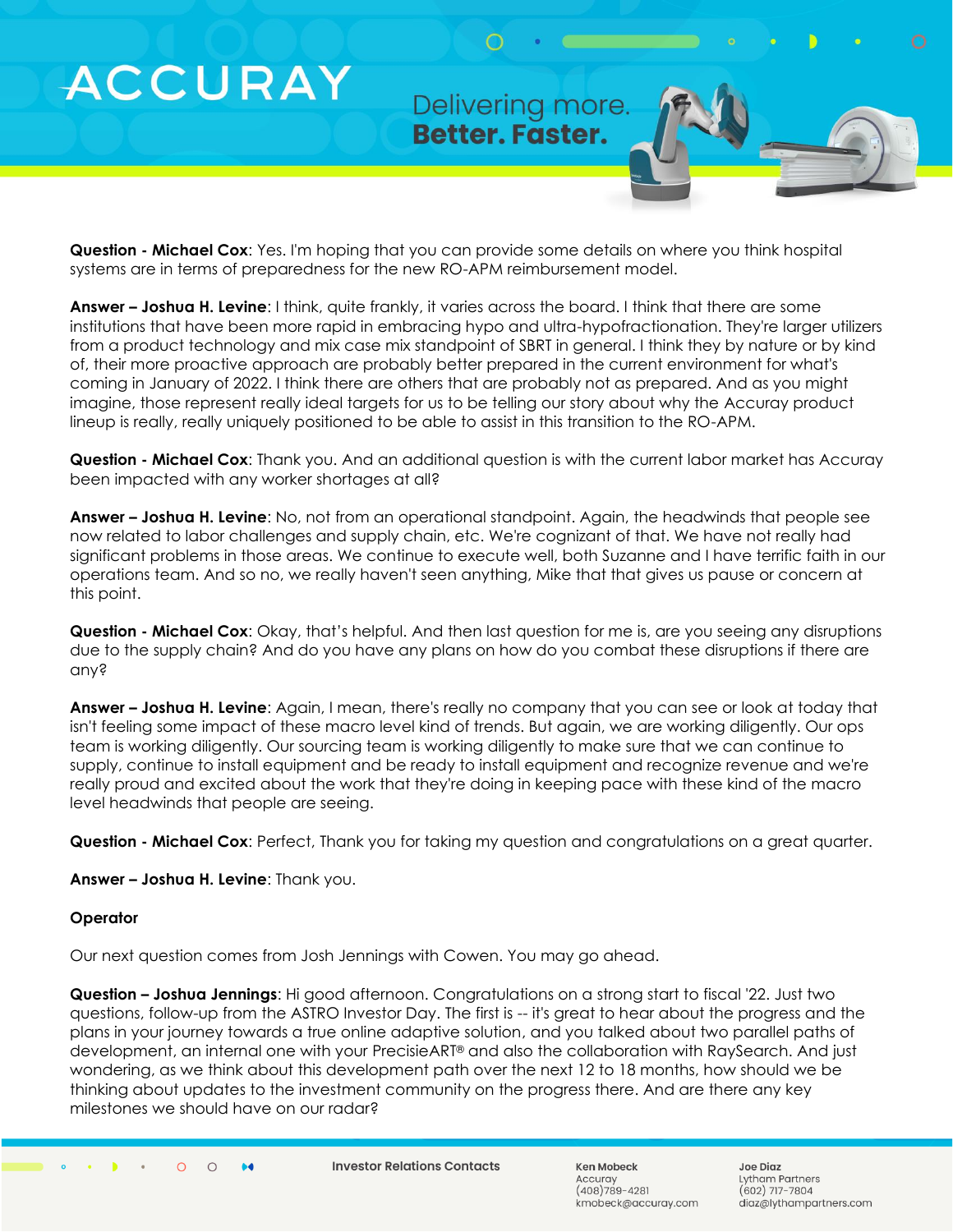Delivering more. Better. Faster.

**Answer – Suzanne Winter**: Yes. I don't know that there are any key milestones that you need to have on your radar but I mean, it is our goal, especially based on the very positive feedback of what we did show to customers at ASTRO, that we're on the right track. We are pursuing, again, a solution for our customers that have RaySearch treatment planning as well as customers that have our Precision treatment planning. We think that the basis of our advantage will be the use of ClearRT and Synchrony as inputs into the online adaptive and that's something that's unique to the industry. And also, we got great feedback in terms of what within the market is a vulnerability of current offerings. And so our goal is to improve upon what is available to the market at this time. So I would say, no, our overall goal is, again, to have something at ASTRO next year.

**Question – Joshua Jennings**: Fantastic. And then just one follow-up. As we're all looking to try and value the China JV and as that opportunity is and that collaboration is going to be unleashed in 2022, I think one of the underappreciated elements is the Type B system and the opportunity that Accuray has to sell that China manufactured Type B system into other global value segments. You touched on that during the Investor Day, but I was hoping you could build a little bit on that \$300 million annual opportunity that you cited. And just where does Accuray stand today in terms of selling into that global value segment with the TomoH or ONRAD systems and our assumption is that it's -- it's de minimis or immaterial impact to your orders and sales. But just wanted to get a sense of the baseline and then potentially how you see this Type B system manufacturing in China driving penetration in that \$300 million annual opportunity. Thanks for taking the questions.

**Question – Suzanne Winter**: No, Josh thanks for the questions. Absolutely. The market that we talked about for a value segment product is incremental to what we're participating in now. The \$300 million that we talked about at Investor Day was really the annual opportunity in two locations: India and also Brazil, where we think that both of those segments, there's a larger market opportunity that we just haven't been able to participate in. And so while we are on track with our Type B product for China, we do think that, that same sort of a future set will do very well in other value segment markets. So the \$300 million we talked about, really, I think, is tip of the iceberg in terms of emerging market opportunity but those are two places that we'll focus on.

**Question – Joshua Jennings**: Great. Thanks for that answers.

# **Operator**

Our next question comes from Anthony Petrone with Jefferies. You may go ahead.

**Question – Anthony Petrone**: Great and thanks for getting us in queue here. Maybe a follow-up to Josh's questions on neurosurgery specifically. And when we think about that opportunity, just wondering what the investment behind neurosurgery will be just as you referenced at Analyst Day that would be my first question. And then the second question would be on just oral bundle, any details from last night's announcement that were surprised or is everything, sort of, as planned? Thanks.

**Answer – Josh Levine**: Yes. Anthony, Suzanne and I are going to divide and conquer. I'll take the second question which is the RO-APM update. So I think the big takeaway was they did confirm that they are going forward on January 1. That one -- there -- I think there might have been some continued speculation out there about given COVID environment, et cetera, was that going to happen? And the answer is they are

 $\bullet\bullet$ 

**Investor Relations Contacts** 

Ken Mobeck Accurav  $(408)789 - 4281$ kmobeck@accuray.com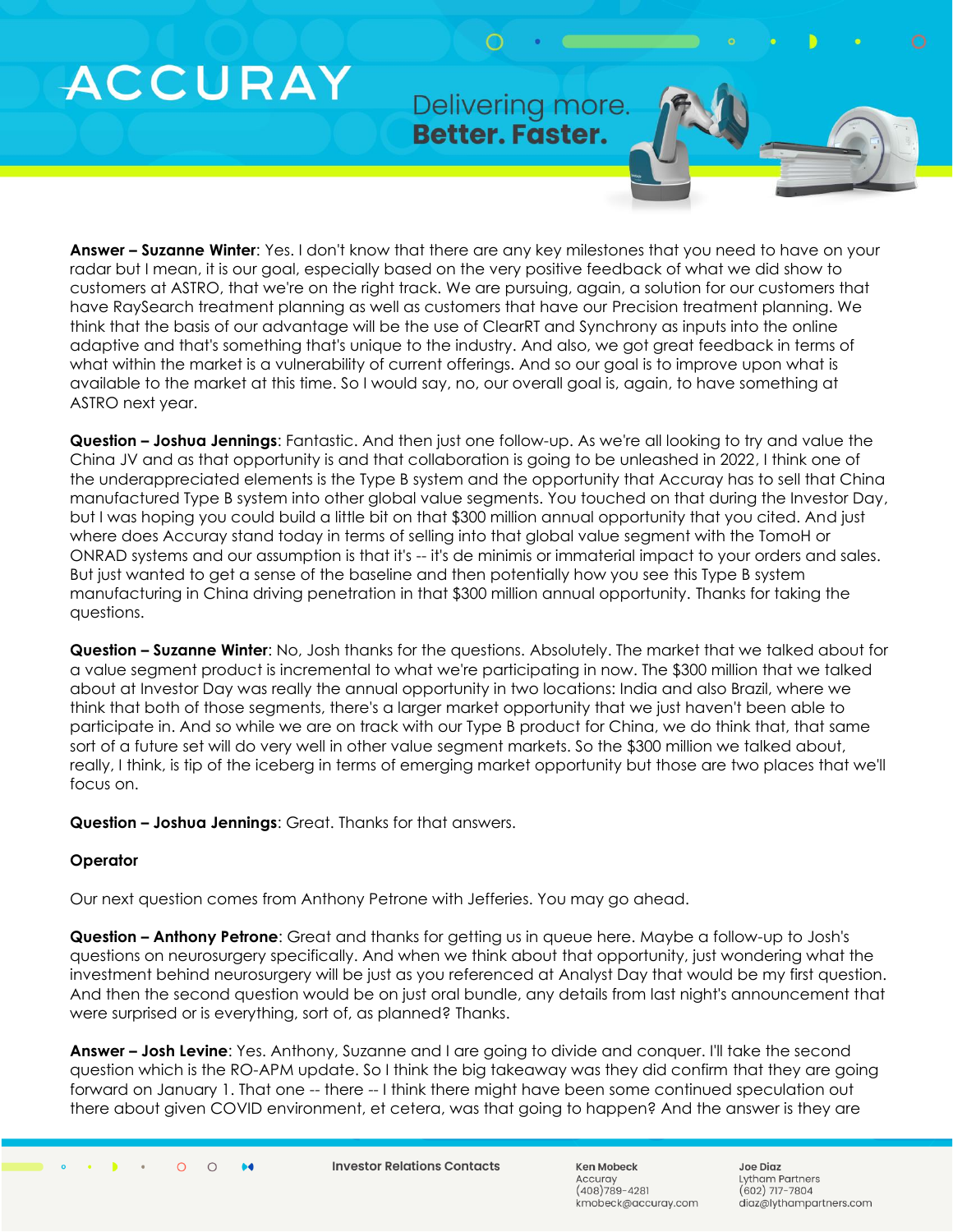Delivering more. Better. Faster.

going to push the start button come January 1. There were some elements that were also part of the information release that gave them some latitude in certain data collection activities. You'll remember that one of the components of the RO-APM was a quality system, a quality metrics measurement that was going to be self-reported. Again, I think because of more than anything else, probably the COVID environment and that they're considering that or kind of, defining that as a public health emergency that they've relaxed the requirements for the collection and submission of those quality measures.

And so they've given kind of, this first year of the model, they've given it -- they relaxed the requirements on that piece. The 2% payment fee withhold, again, that was tied to quality measures was also relaxed. So there's been a little bit of a, I'll call it, a reprieve, if you will, on that piece of the fee schedule. Again, those were probably -- I think the last piece of the three was the requirement around the conducting of peer review audit and feedback on treatment plans specifically. They've also made that optional in this first year of the model. So you've got those, kind of, provisions that they've made allowances for, again, given kind of probably most related to the COVID environment but the program is going to start-up on January 1. We think that that's important for a variety of reasons and we like how we're positioned, given where our product lineup is and what's going to be -- we think is going to be important to customers from a clinical practice standpoint under this new model.

**Question – Anthony Petrone**: Thank you. And then the follow-up is just on neurosurgery, the investment there.

**Answer – Suzanne Winter**: Yes. So Anthony, so yes, what we talked about at Investor Day, again, an incremental market opportunity in neurosurgery. We talked about a total potential market of \$600 million. And really, that represents a replacement market opportunity for aging Gamma Knife that we think through 2026, there'll be approximately 180 systems that are going to get to greater than 10 years and we'll be looking for trade-out. The CyberKnife S7™ now with what we showed with Brainlab, having a treatment planning and contouring interface that is familiar to neurosurgeons, we believe, will be a competitive advantage. The fact that the CyberKnife treats both brain and spine and Gamma Knife only does brain. And also, we think, an improved patient experience without the use of a head frame will be preferred and will put us in a strong competitive position to be able to penetrate some of these replacement opportunities.

## **Operator**

This concludes our question-and-answer session. I would like to turn the conference back over to Josh Levine for any closing remarks.

## **Joshua H. Levine, Accuray Incorporated – Chief Executive Officer**

Thank you operator. I'd like to thank the entire Accuray team for their continued focus and commitment to great operational and commercial execution. Beyond the tremendous contribution by our team, the clinical and portfolio impact related to our most recent innovations have resulted in improved competitive positioning for Accuray products. As a result of these factors I believe the business is positioned to grow at the fastest rate we have in over a decade and I've never been more excited about the future of Accuray as FY22 unfolds. We look forward to speaking with you again in January associated with our fiscal second quarter earnings release.